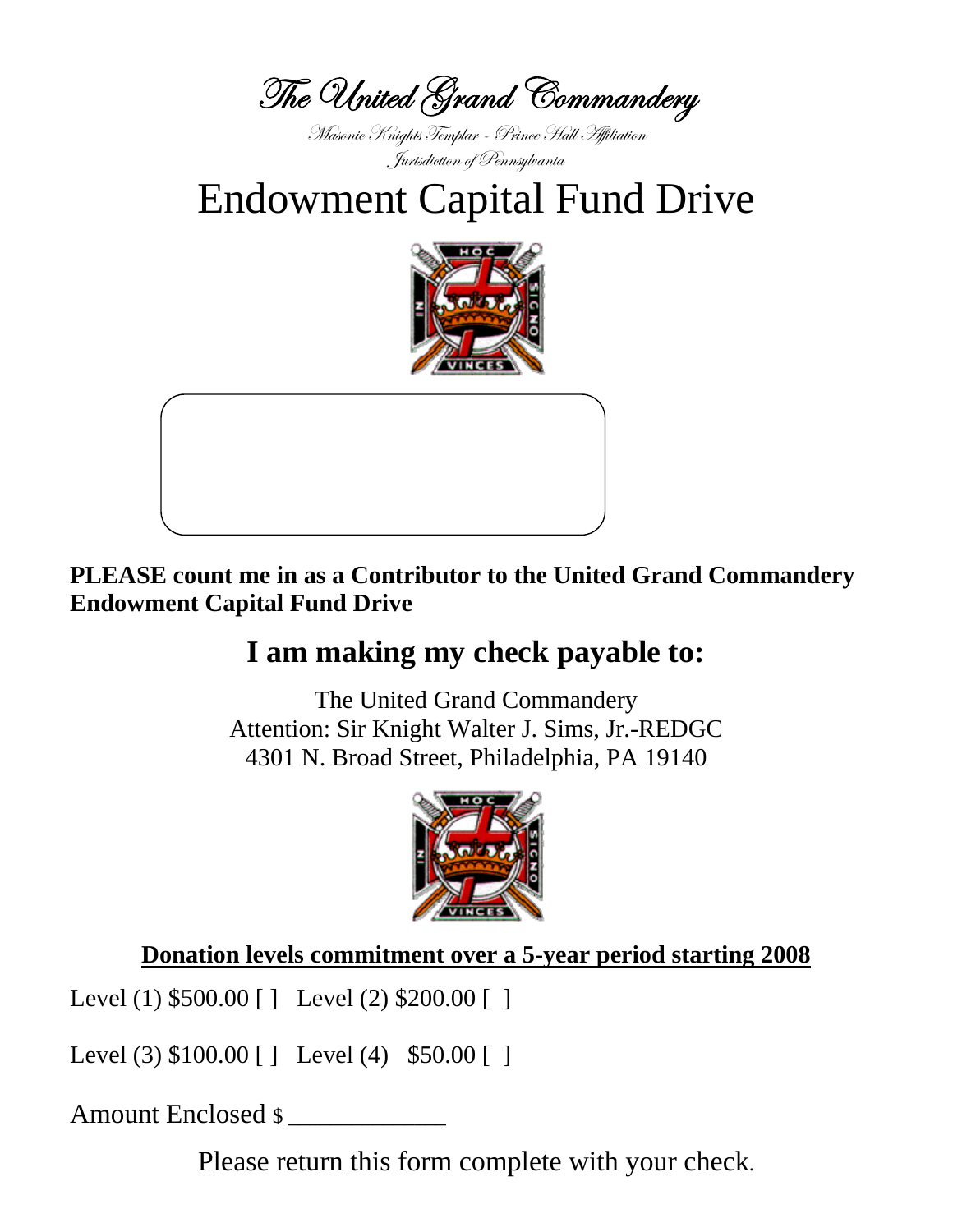#### The Commandery of Knights

#### Templar Chivalric Masonry

A Commandery Knight Templar in the United States confers three orders: the Illustrious Order of the Red Cross, the Illustrious Order of Malta and the Order of the Templar. The Masonic order of the Templar and Malta are founded upon the tradition of the chivalric order to the knighthood of the middle ages and rite has therefore acquired the title of Chivalric Masonry. When the rival grand lodges of England signed the Act of the Union in 1813, they stipulated that this article is not intended to prevent any lodge or chapter from holding a meeting in any of the degrees of the Order of Chivalry according to the Constitution of said orders. While this historic pronouncement removed the orders of chivalry from ancient craft masonry, it gives proof ofthe relationship which had existed between the Christian order and the more universal ancient craft degrees prior to the act of the union.

The commandery of Knights Templar is founded upon the Christian religion and the practice of Christian virtues. The Order of the Malta and the templar are entirely based upon the ethical, moral, and spiritual concepts for a well governed life. In the early history of the rite orders were classed as degrees, while they are conferred as "orders". Today they are degrees or steps in Chivalric Masonry. Therefore for clarity in this work., they will at times be referred to as degree.

#### Templar Symbolism

The cross, the emblem of Christianity is the predominant symbol of Christian Masonry. Several forms of the cross are utilized to impart varied lessons to the members. These crosses are displayed on the Templar uniform and upon the banners of the order. The Greek Cross of Red tincture, with equal arms and angles, is one of the oldest crosses that appear in history. Hebrews revered it as a representation of the Almighty. Its symbolic attributes are revealed in the Illustrious Order of the Red Cross. The White Maltese Cross with deeply notched spread arms has always been associated with the Knights of St. John or the Knights of Malta. The eight points of the arms are emblematic of the beatitudes and the language into which the order was divided. This cross will always be worn as ajewel on the Knights Templar Uniform. The Latin (or Passion) Cross is generally considered to be the form of the cross upon which the Savior of the world was crucified. This cross with the Crown of Victory is conjointly the emblem of the Order. Its symbolic representations are explained in the ceremonies of the Order of the Templar. This cross is worn as the insignia of a Knight Templar and with rays, is the insignia of a Commander or Past Commander, when signing his name as a Templar. A member should prefix the signature with a Latin Cross.

The ritualistic color of the Templar is white. This symbolizes purity as did the vestments of our ancient companions. The alter is not located within the templar asylum, but in the prelates apartment, which adjoins the asylum. The Holy Bible is displayed upon a small pedestal in front of the prelate station in the asylum and as it never closes continually shedding light and divine guidance to all Templars wherever dispersed. The American flag takes it's rightful station in the east where it radiates a hope for a freer nobler and happier humanity.